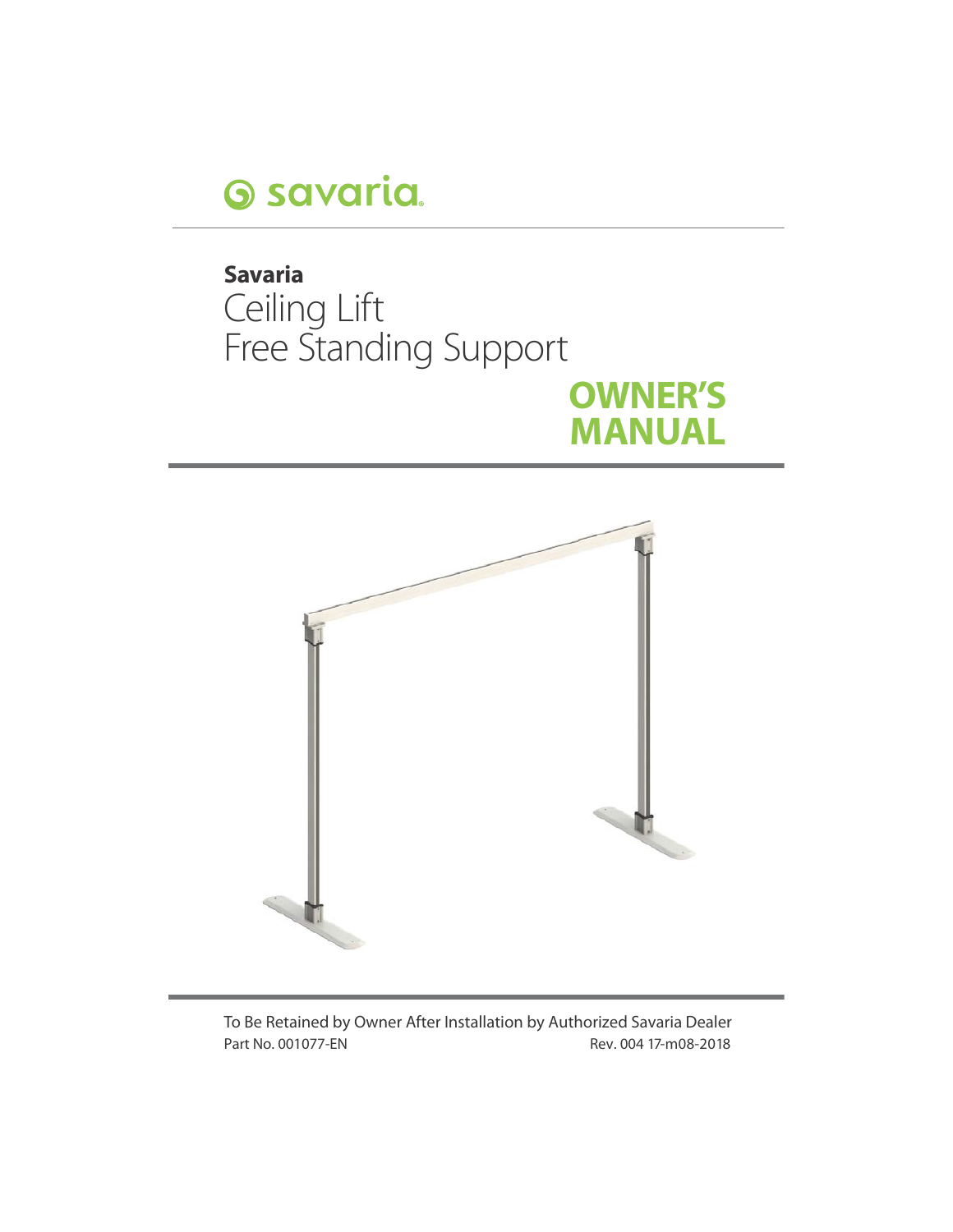### **IMPORTANT**

Be sure to read this entire manual before using the Free Standing Support (FSS). The information in this manual is important for the safety of the person being transferred and the operator, and for the proper use and maintenance of the FSS. Transfer always presents a potential risk and this manual provides important safety information that must be read and understood to help prevent injuries.

Unauthorized modifications to this FSS may affect its safety. Savaria Concord Lifts, Inc. will NOT be held responsible for any accidents, incidents or performance deficiencies that occur due to any unauthorized modification to this FSS. To avoid potential injury due to the use of inadequate parts, always use only Savaria replacement parts.

Regularly scheduled maintenance must be performed on your FSS by an Authorized Savaria Dealer to ensure safety and proper operation of the lift. Refer to the Maintenance section in this manual.

#### **Legal Manufacturer:**

Savaria Concord Lifts, Inc. 2 Walker Drive Brampton, Ontario L6T 5E1 Canada

#### **European Representative:**

Savaria 3, Blvd Delessert Paris, France 75016

Copyright © 2018 Savaria Concord Lifts, Inc. All rights reserved.

Printed in Canada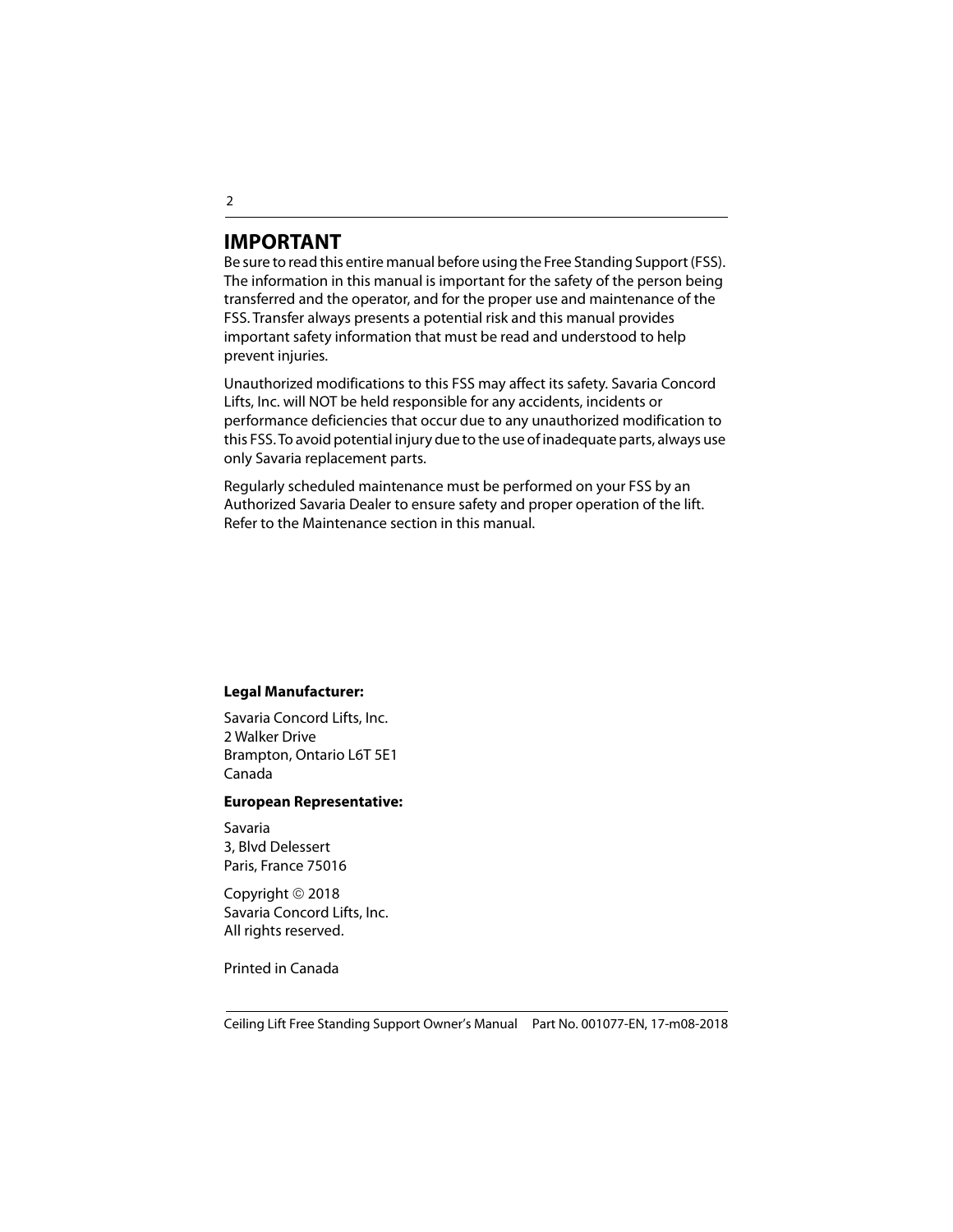### **STANDARD NOTATIONS**

The following notations may be used throughout this manual to emphasize important safety information, mechanical concerns, and other important information. Please review and follow all of these messages.

| DANGER      | Danger messages indicate an imminently hazardous<br>situation, which, if not avoided, results in death or serious<br>injury. All danger messages feature a standard ISO safety<br>alert symbol followed by the signal word DANGER in<br>capitalized black lettering on a red background.                    |
|-------------|-------------------------------------------------------------------------------------------------------------------------------------------------------------------------------------------------------------------------------------------------------------------------------------------------------------|
|             | Warning messages indicate a potentially hazardous<br>situation, which, if not avoided, could result in death or<br>serious injury. All warning messages feature a standard<br>ISO safety alert symbol followed by the signal word<br>WARNING in capitalized black lettering on a dark yellow<br>background. |
| CAUTION     | Caution messages indicate a potentially hazardous<br>situation, which, if not avoided, could result in minor<br>injuries. All caution messages feature a standard ISO<br>safety alert symbol followed by the signal word CAUTION<br>in capitalized black lettering on a yellow background.                  |
| <b>NOTE</b> | Note messages provide information, such as reminders,<br>general information about a previous statement, or<br>additional guidelines that do not fit into the flow of the<br>preceding text. All note messages include the signal<br>word NOTE in capitalized white lettering on a blue<br>background.      |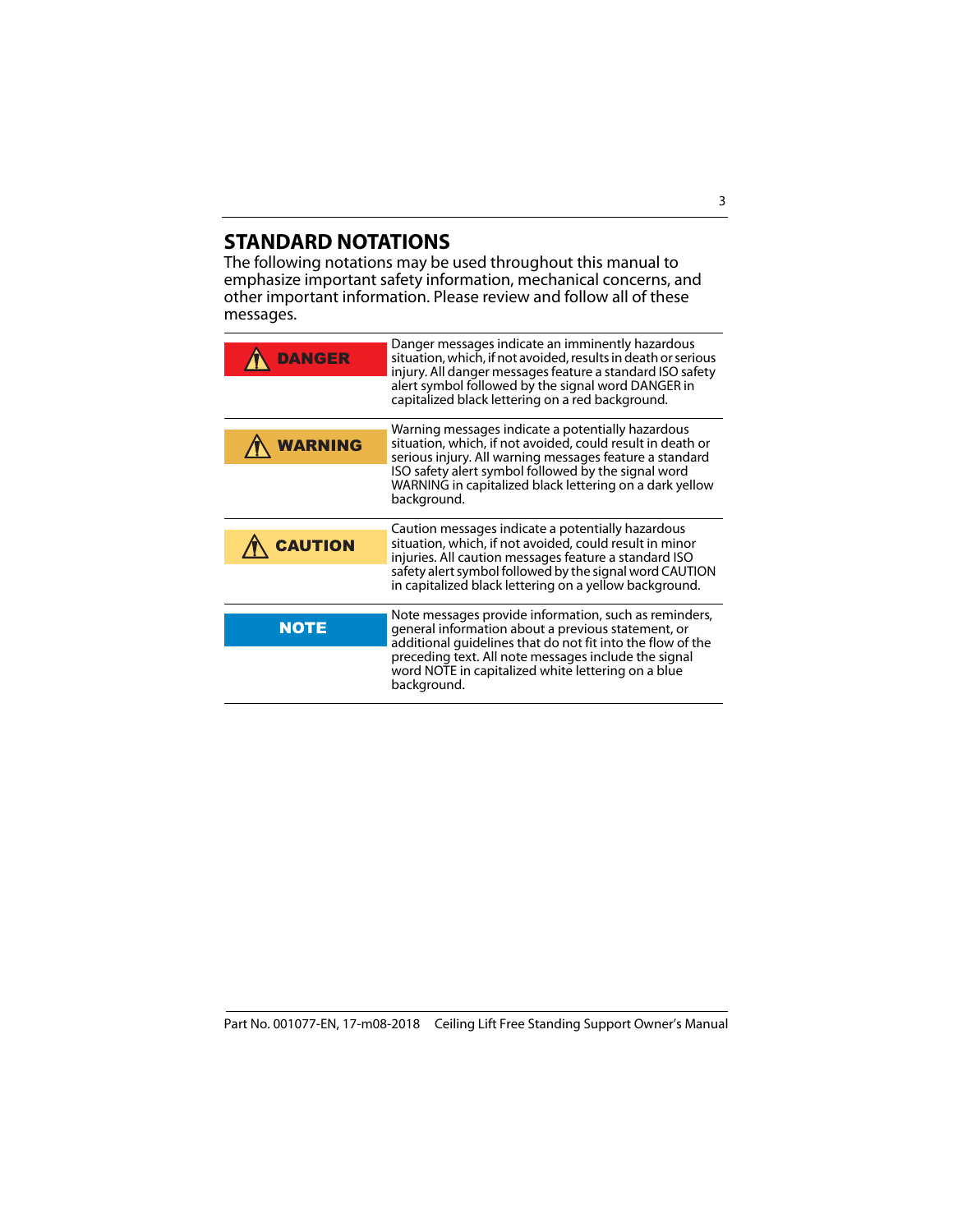### **CONTENTS**

| Using This Manual (and the continuum control of the Using This Manual (and the continuum). |  |
|--------------------------------------------------------------------------------------------|--|
|                                                                                            |  |
|                                                                                            |  |
|                                                                                            |  |
|                                                                                            |  |
|                                                                                            |  |
|                                                                                            |  |
|                                                                                            |  |
|                                                                                            |  |
|                                                                                            |  |
|                                                                                            |  |
|                                                                                            |  |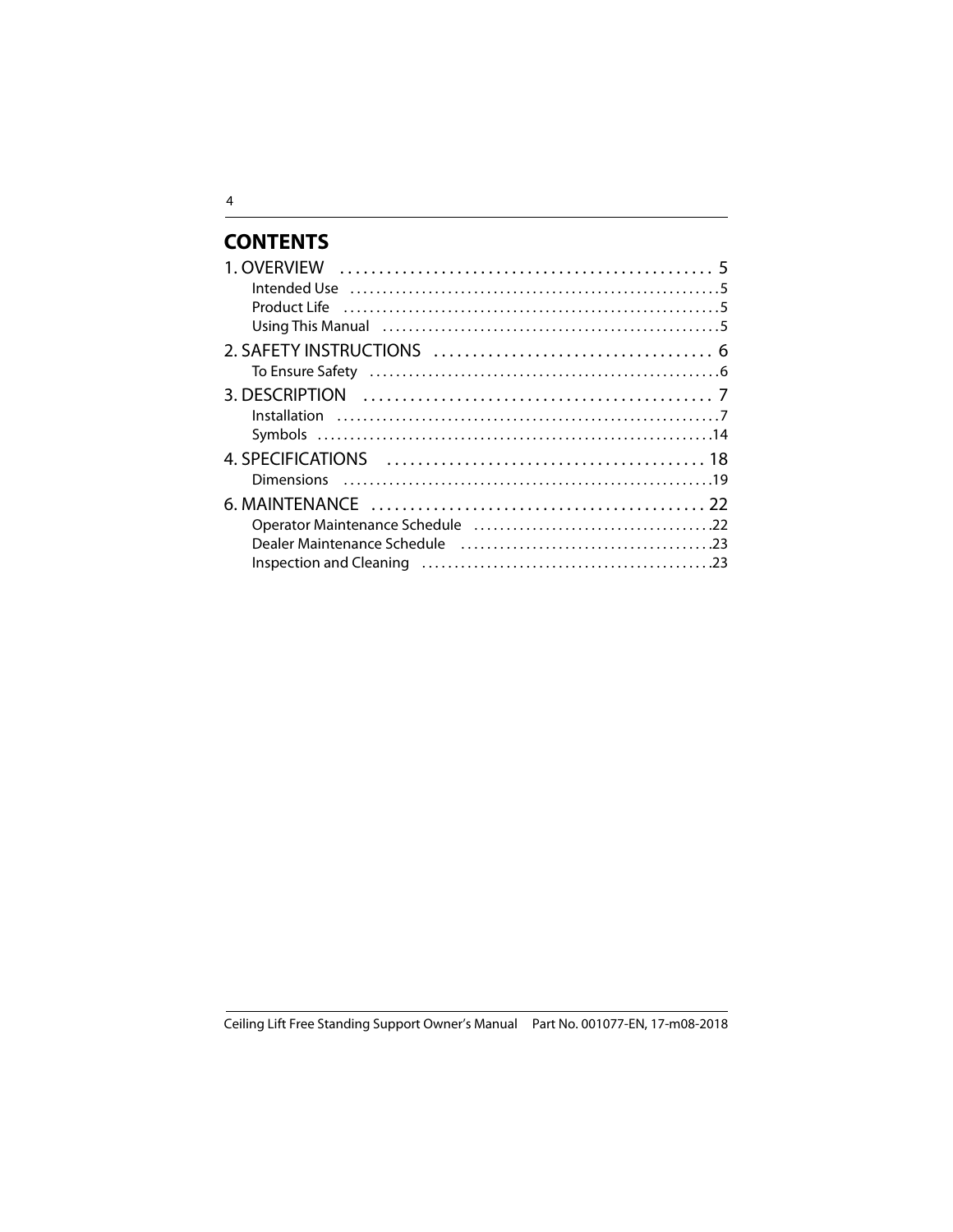### <span id="page-4-0"></span>**1. OVERVIEW**

#### **Intended Use**

The Free Standing Support (FSS) is designed for use by caregivers and health care professionals to lift and transfer a person in a homecare, assisted-living or hospital environment. Transfer must be performed by a qualified operator as described in this manual. **Do NOT use the FSS for any other purpose.**

#### **Product Life**

The FSS is designed for a useful life of 10 years after which time it must be replaced. To ensure this life span, you must perform the preventive maintenance as specified in the Maintenance section in this manual.



#### **Savaria Concord Lifts, Inc. cannot ensure complete safety for a FSS that has exceeded its useful life. Wear may cause failure or a part and lead to a patient fall.**

#### <span id="page-4-1"></span>**Using This Manual**

To ensure safe operation of the FSS, read this entire manual carefully, especially the Safety Instructions, before installing, using or maintaining the FSS. Failure to comply with all WARNINGS in this manual may result in injury. If there is anything you don't understand, contact your Authorized Savaria Dealer for further details.

Keep this manual with the FSS and ensure all operators are fully trained in the use of the lift with the FSS as described in this manual.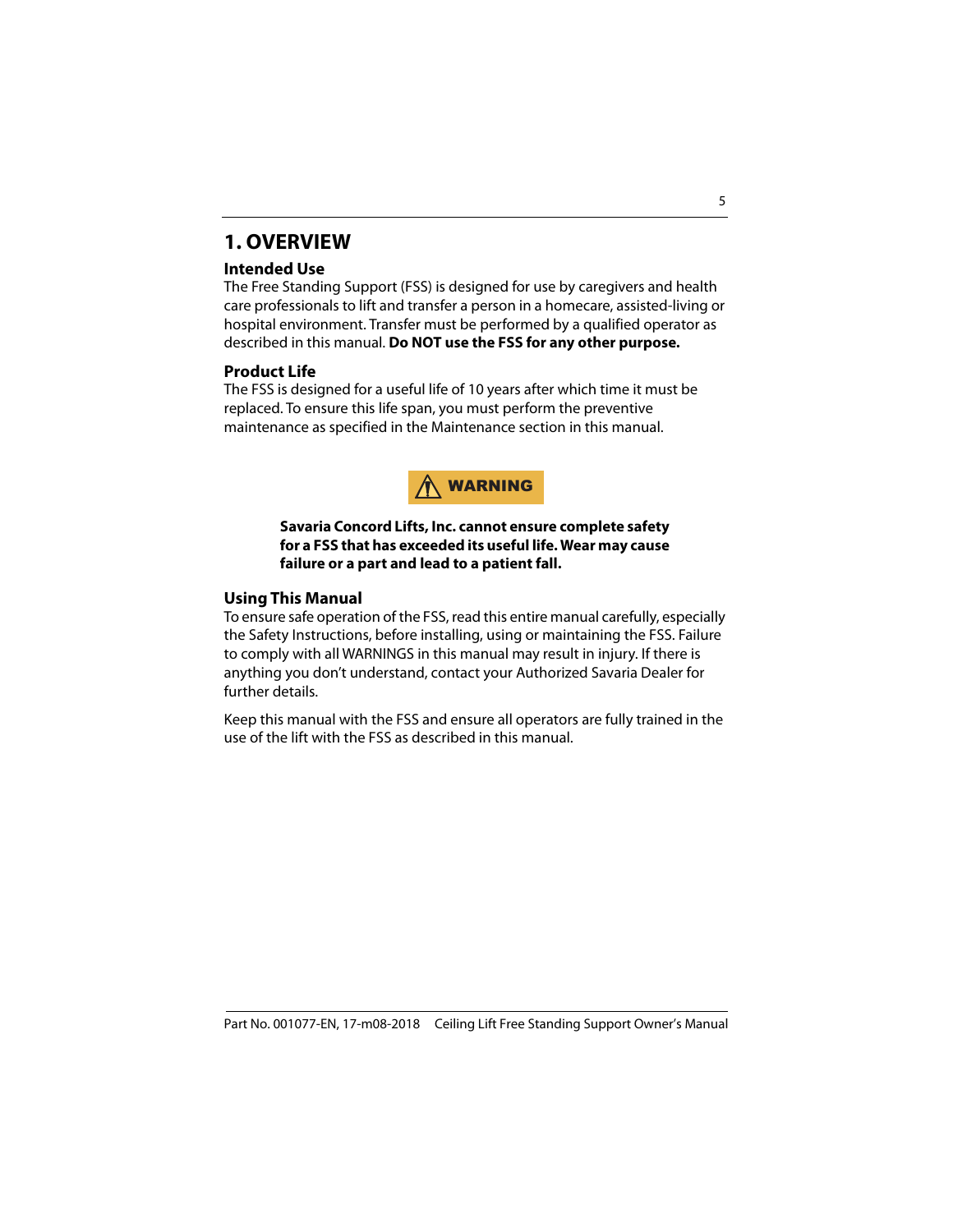### <span id="page-5-0"></span>**2. SAFETY INSTRUCTIONS**

Keep these Safety Instructions with the FSS at all times. Read this entire manual before installing, using or maintaining the FSS.



**Do NOT use the FSS for any purpose other than to transfer a person. To ensure safety of the person being transferred and the operator, follow all Safety Instructions.** 

**Do NOT push, bump or smash the rail or posts to avoid flipping the FSS or damaging components. Any damage to the structure could result an injury or death.**

#### <span id="page-5-1"></span>**To Ensure Safety**

- The FSS has a safe working load of 272 kg (600 lb), 200 kg (440 lb) or 130 kg (286 lb).Do NOT exceed this load. Refer to the span chart tag on the legs of the FSS or to the Specifications section in this manual for the maximum load allowed.
- The FSS must be installed by an Authorized Savaria Dealer.
- Ensure the FSS is used only with a Savaria ceiling track and ceiling lift. If the track system or lift are not from Savaria, ensure the tracks and lift are properly assessed by a competent authority for fit, function, and safety.
- The FSS must be installed by a trained and Authorized Savaria Dealer. We recommend 2 persons to avoid any injury or damages to the ceiling if height is 98" (249 cm) or less.
- Check with a qualified health professional to ensure the person to be transferred has been deemed suitable for transfer.
- Take extra care with a person who is connected to electrodes, catheters or other medical devices to ensure safe transfer.
- Take care to avoid impact during transfer.
- Keep all components of the FSS clean and dry.
- Ensure all checks and actions are performed at the frequency indicated in the Maintenance section in this manual.
- Do NOT use as a swing seat.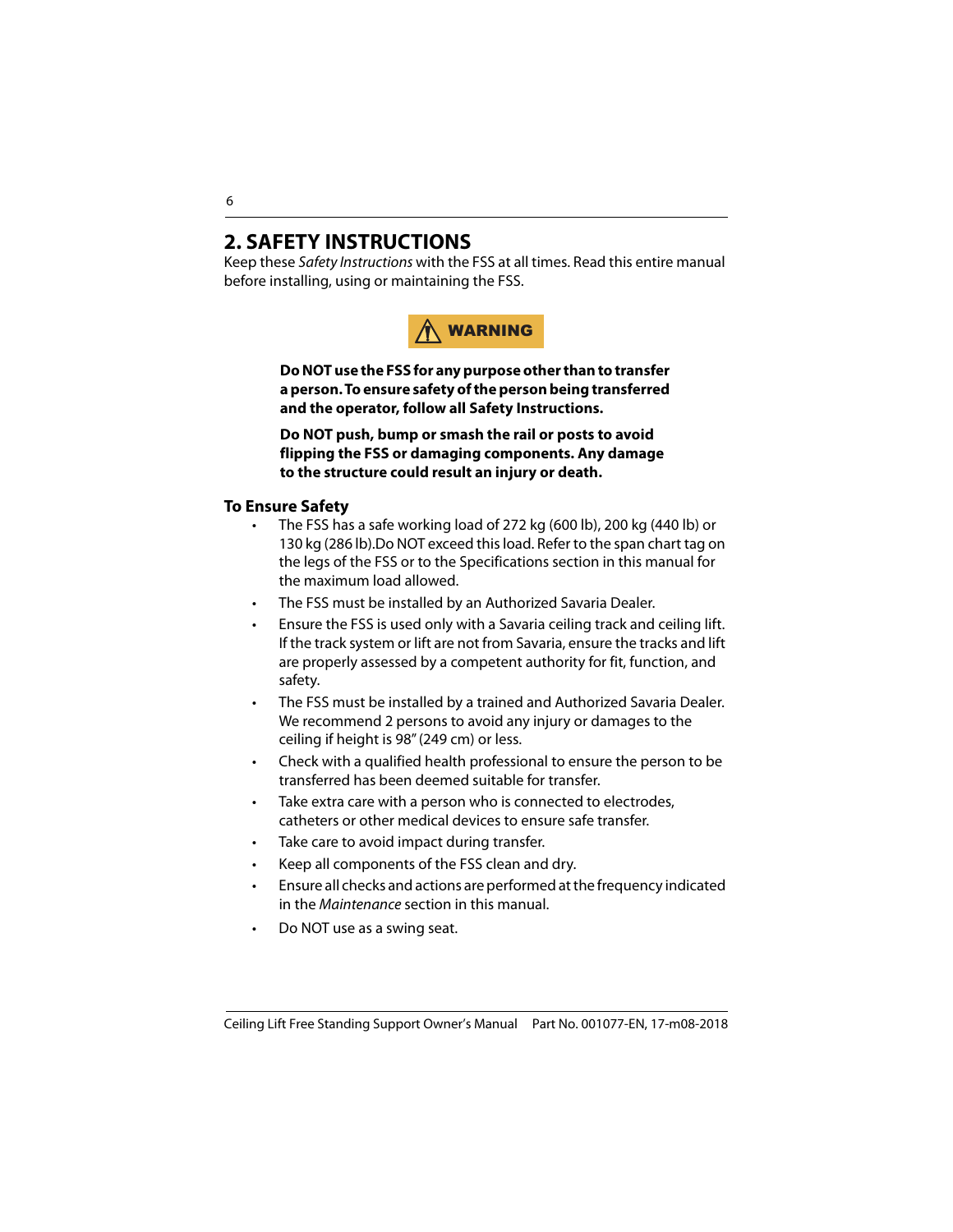### <span id="page-6-0"></span>**3. DESCRIPTION**

#### <span id="page-6-1"></span>**Installation**

The FSS kit includes the items shown below.

#### **Figure 1**



**1** Install the posts in the bases (x2). Note that the posts will have to be inserted into the bases sideways (laying down on the floor) if the ceiling height is less than 96.25" (245 cm) as shown in Figure 3.



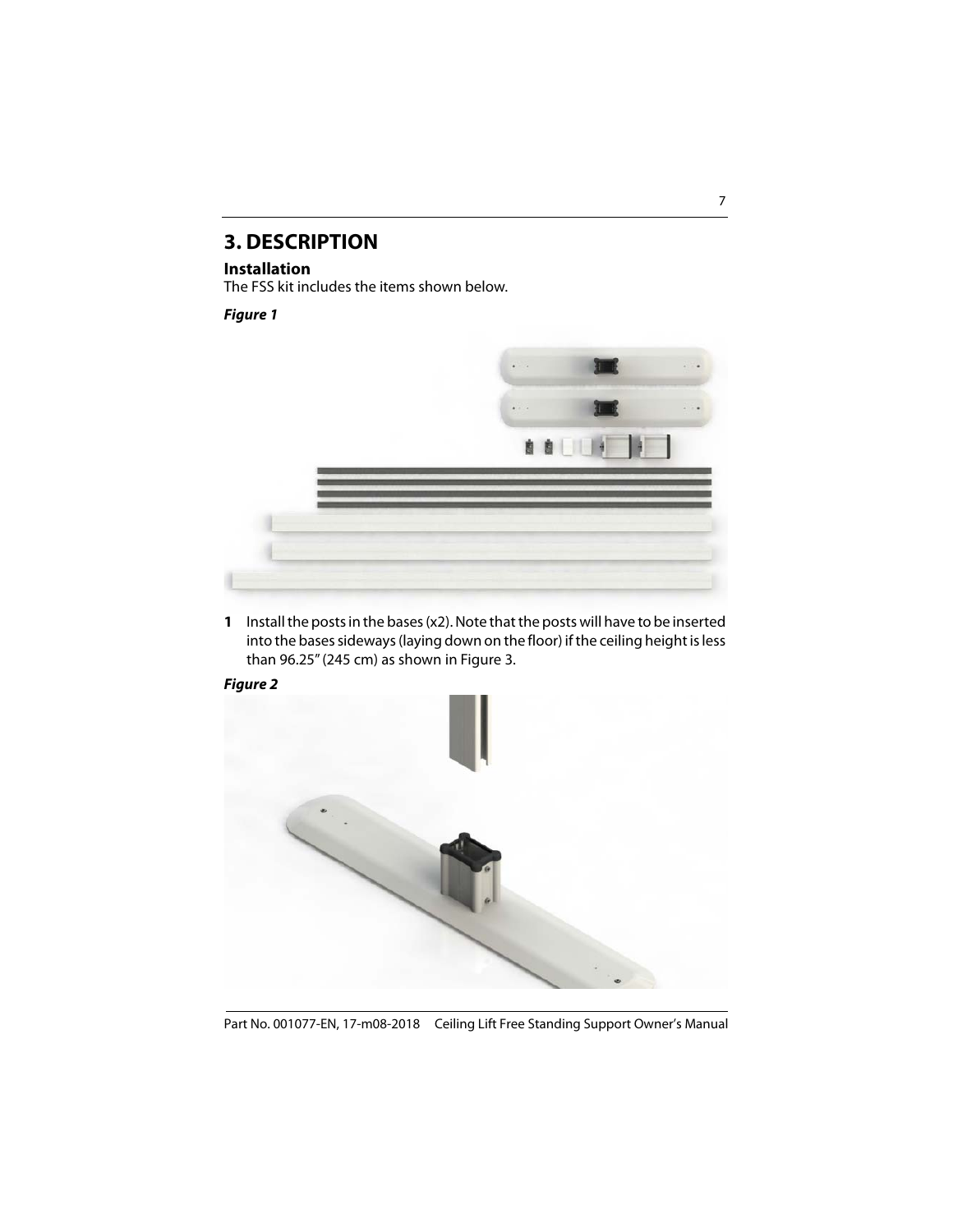#### **Figure 3**



**2** Tighten the screws (x8) to a torque of 20 N-m, +/-3 (15 lb-ft).

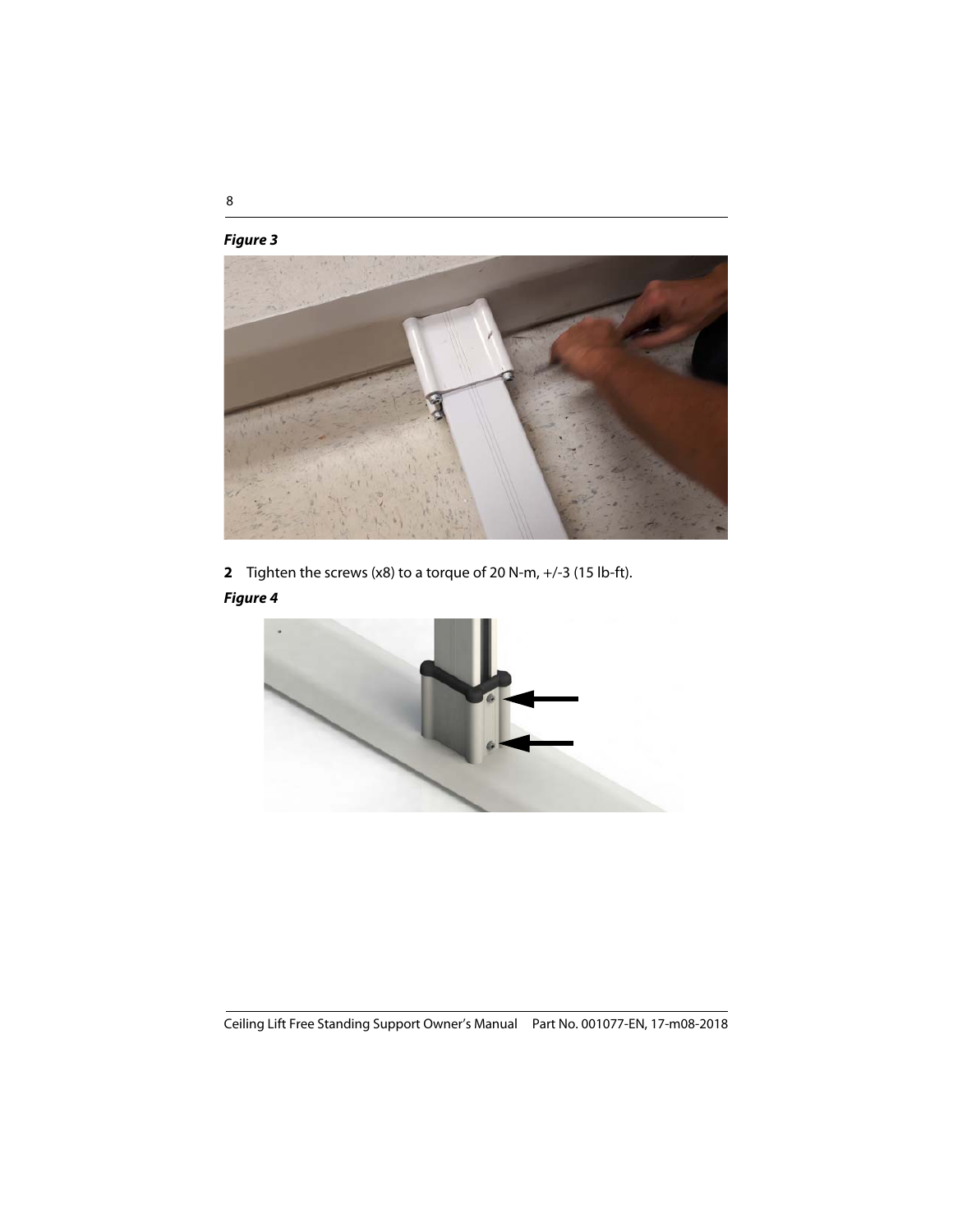**3** Install the upper rail attachment assembly (x2). Note that the upper rail attachment assemblies will have to be installed with the posts tilted sideways slightly if the ceiling height is less than 97.5" (248 cm) as shown in Figure 6.

#### **Figure 5**



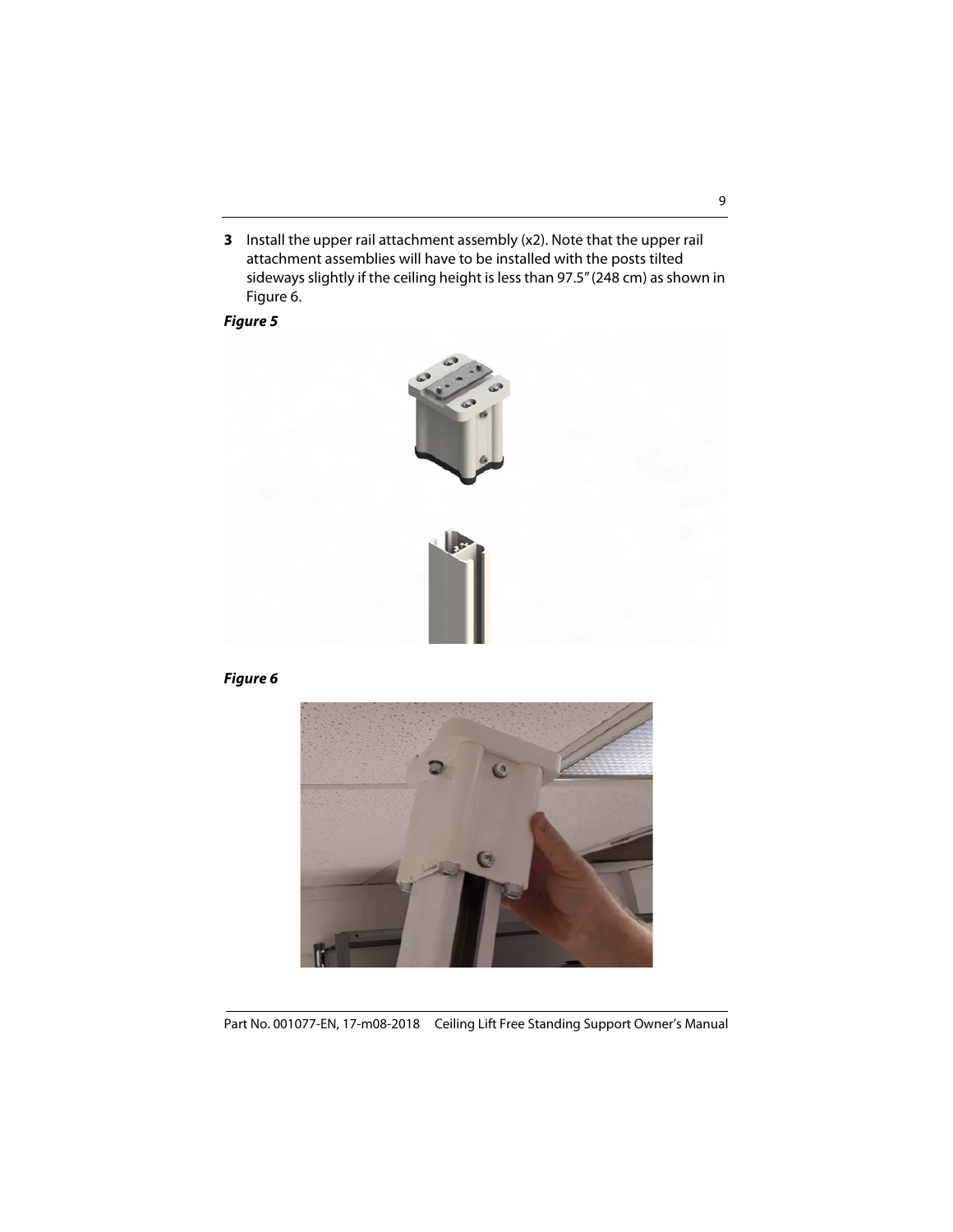**4** Tighten the screws (x8) to a torque of 20 N-m, +/-3 (15 lb-ft).

#### **Figure 7**



**5** Insert the trolley (x1, ordered separately) and the end stoppers (x2). **Figure 8**

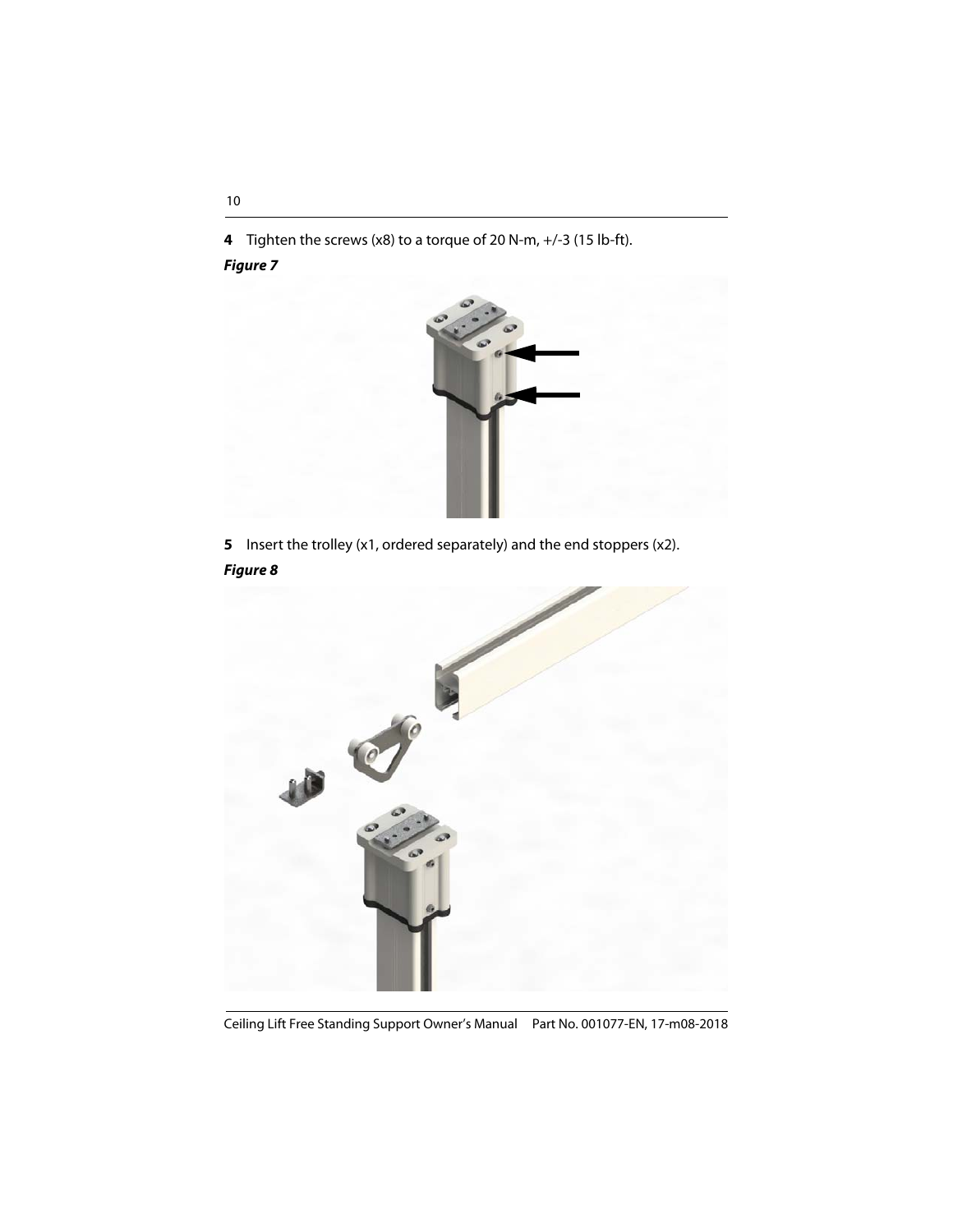**6** Install the upper rail. Note that it must be installed flush with the outside of the post bracket. You may need a second person to help if the ceiling height is 96" to 98" (244 cm to 249 cm) as a precaution to avoid damaging the ceiling (see Figure 10).

**Figure 9**



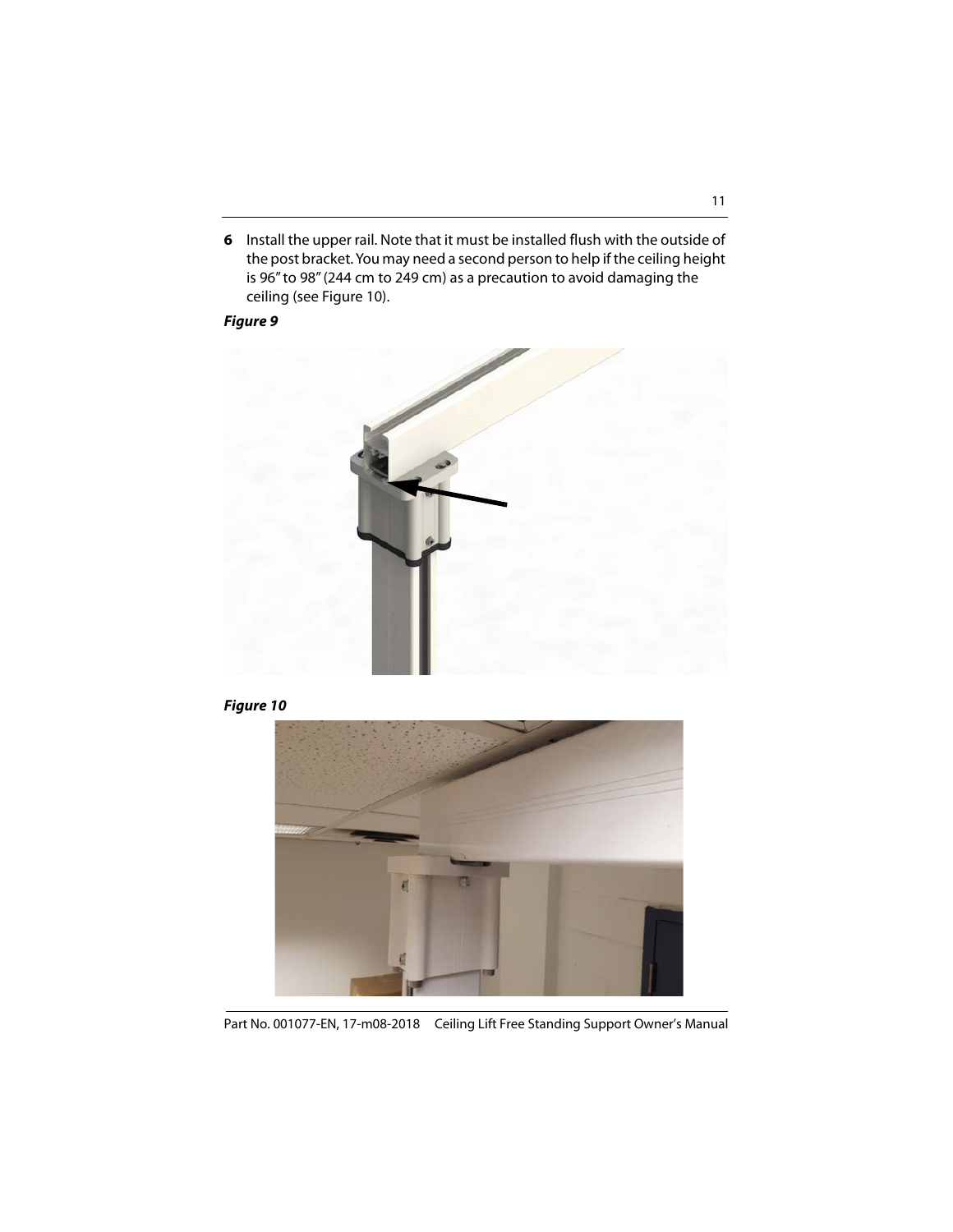**7** Tighten the screws (x4) to a torque of 20 N-m, +/-3 (15 lb-ft).

#### **Figure 11**



**8** Tighten the screws (x4) to a torque of 20 N-m, +/-3 (15 lb-ft).

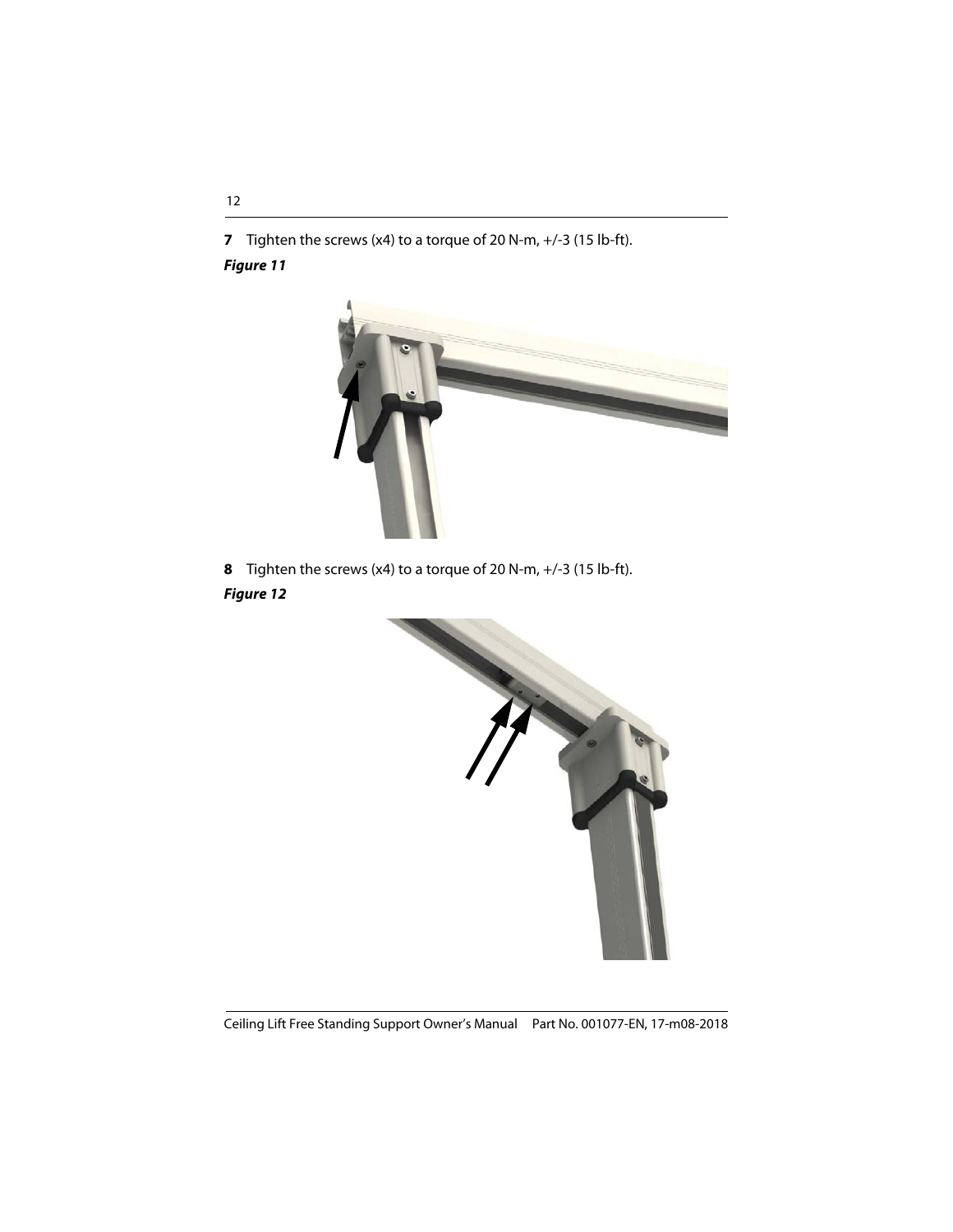**9** Install the end caps (x2).

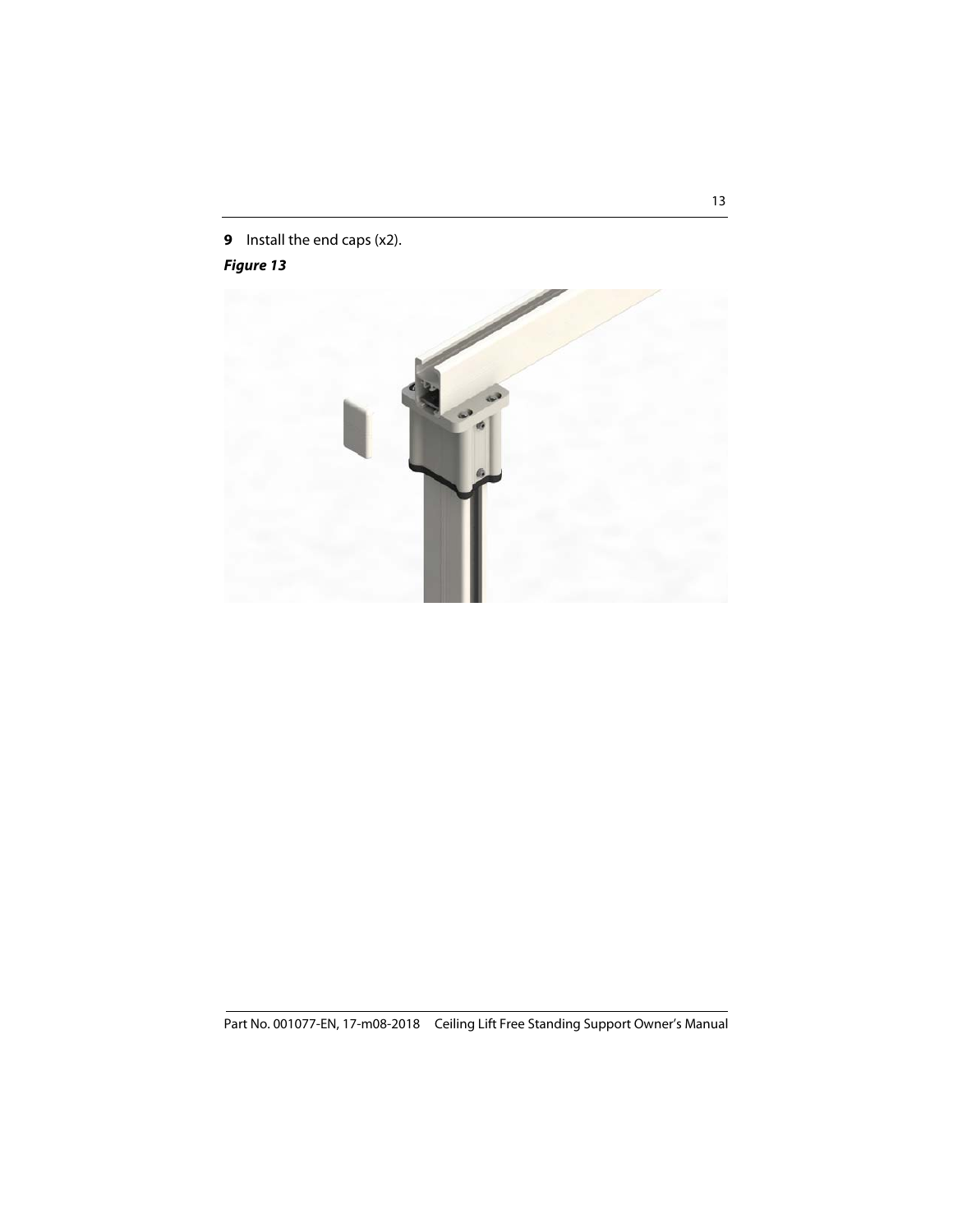**10** Install the PVC strips (x4).

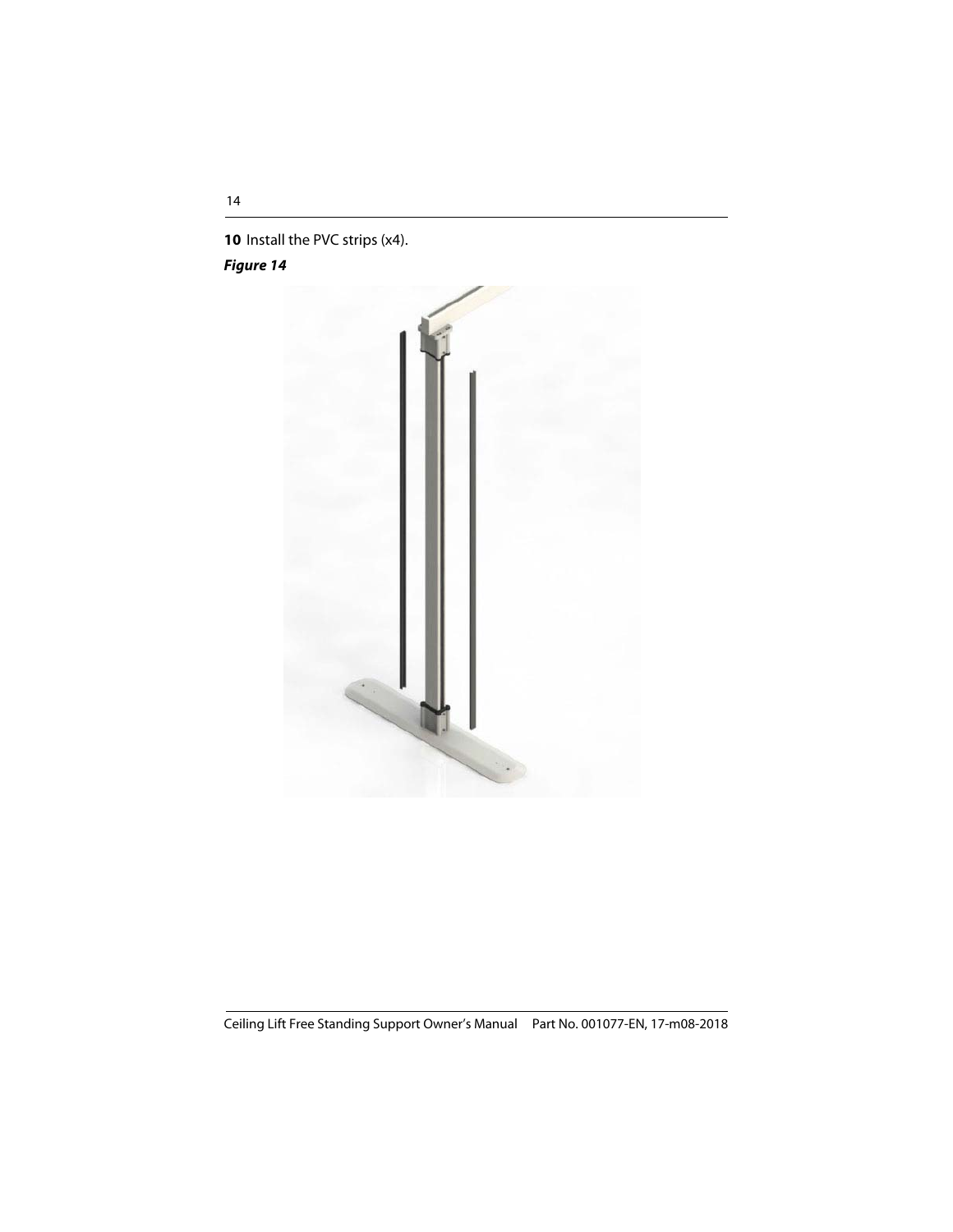**11** Adjust for level. Ensure there are no gaps over 1/4" (6 mm) to prevent children from trapping their fingers.

#### **Figure 15**



**12** Optional - Use anchor bolts to attach the bases (x2) to the floor.



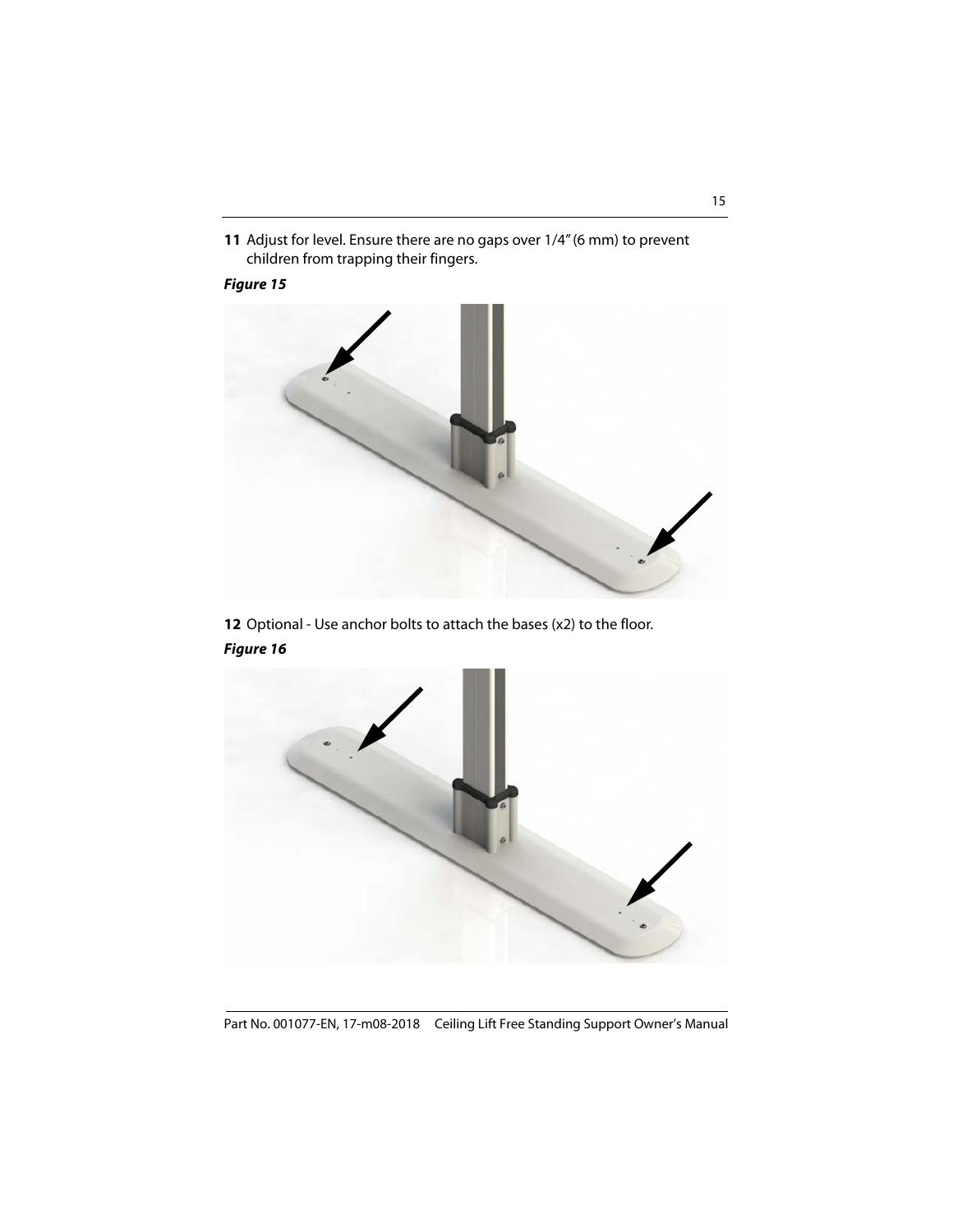#### **Symbols**

The following chart illustrates the symbols used on the nameplate, the packaging and the lift.

| <b>Symbols on nameplate</b> |                                                                                                                                                                                                           |
|-----------------------------|-----------------------------------------------------------------------------------------------------------------------------------------------------------------------------------------------------------|
| YYYY-MM                     | Indicates the medical device manufacturer. This<br>symbol is accompanied by the address of the<br>manufacturer and the date of the manufacturer.<br>YYYY: Represents the year<br>MM: Represents the month |
| EC<br><b>REP</b>            | Indicates the authorized representative in the<br>European Community.<br>This symbol is accompanied by the address of the<br>authorized representative.                                                   |
|                             | Indicates the manufacturer's catalogue number                                                                                                                                                             |
|                             | Indicates the manufacturer's serial number                                                                                                                                                                |
|                             | Keep dry                                                                                                                                                                                                  |
| $\epsilon$                  | Indicates the product complies with the medical<br>device directive 93/42/EEC                                                                                                                             |
|                             | Caution                                                                                                                                                                                                   |
| MAX.LOAD:                   | Refers to the greatest permissible load that can be<br>applied to the product                                                                                                                             |
| <b>Symbols on box label</b> |                                                                                                                                                                                                           |
|                             | Indicates the temperature limits to which the<br>medical device can be safely exposed                                                                                                                     |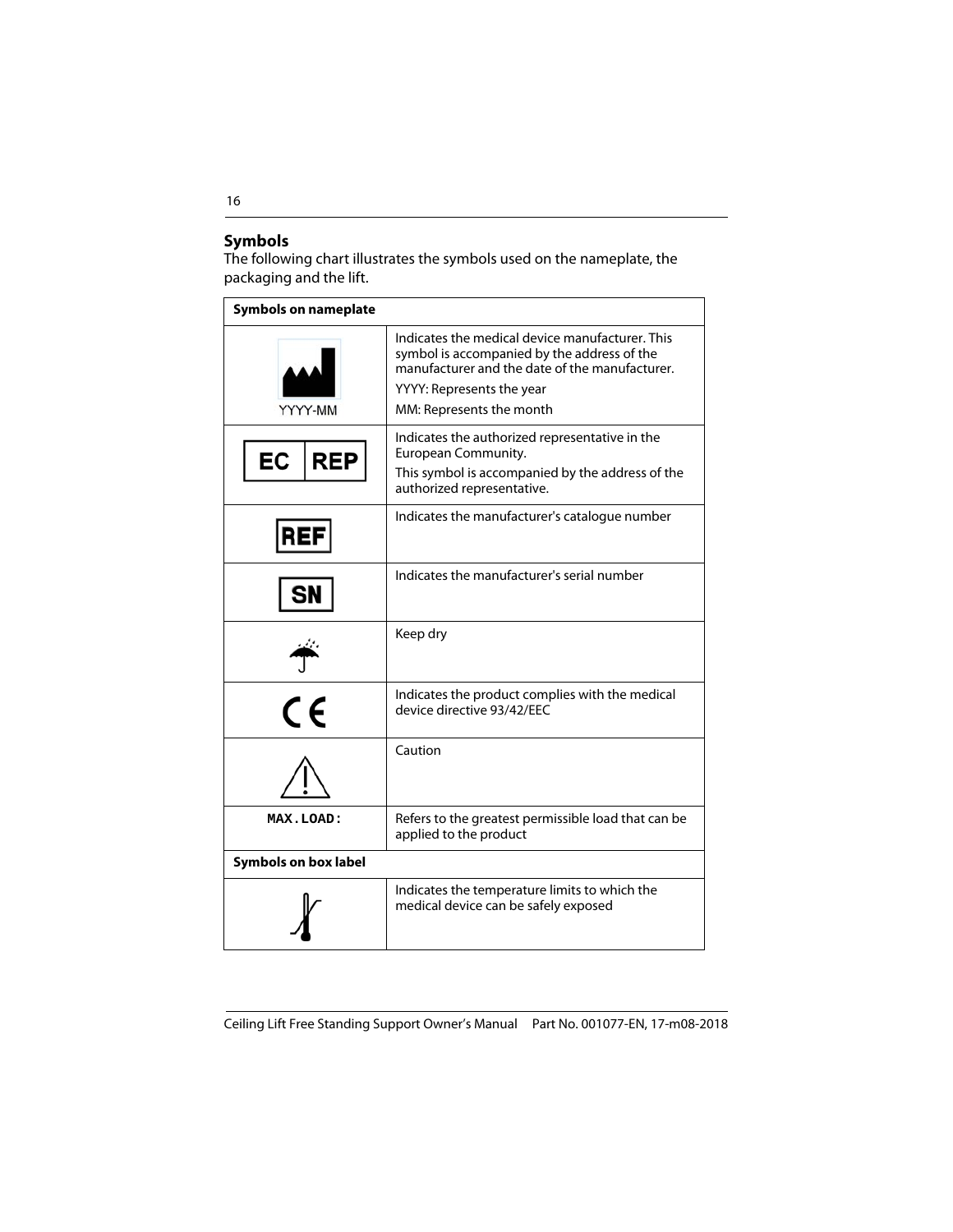| Indicates the range of humidity to which the<br>medical device can be safely exposed             |
|--------------------------------------------------------------------------------------------------|
| Indicates the range of atmospheric pressure to<br>which the medical device can be safely exposed |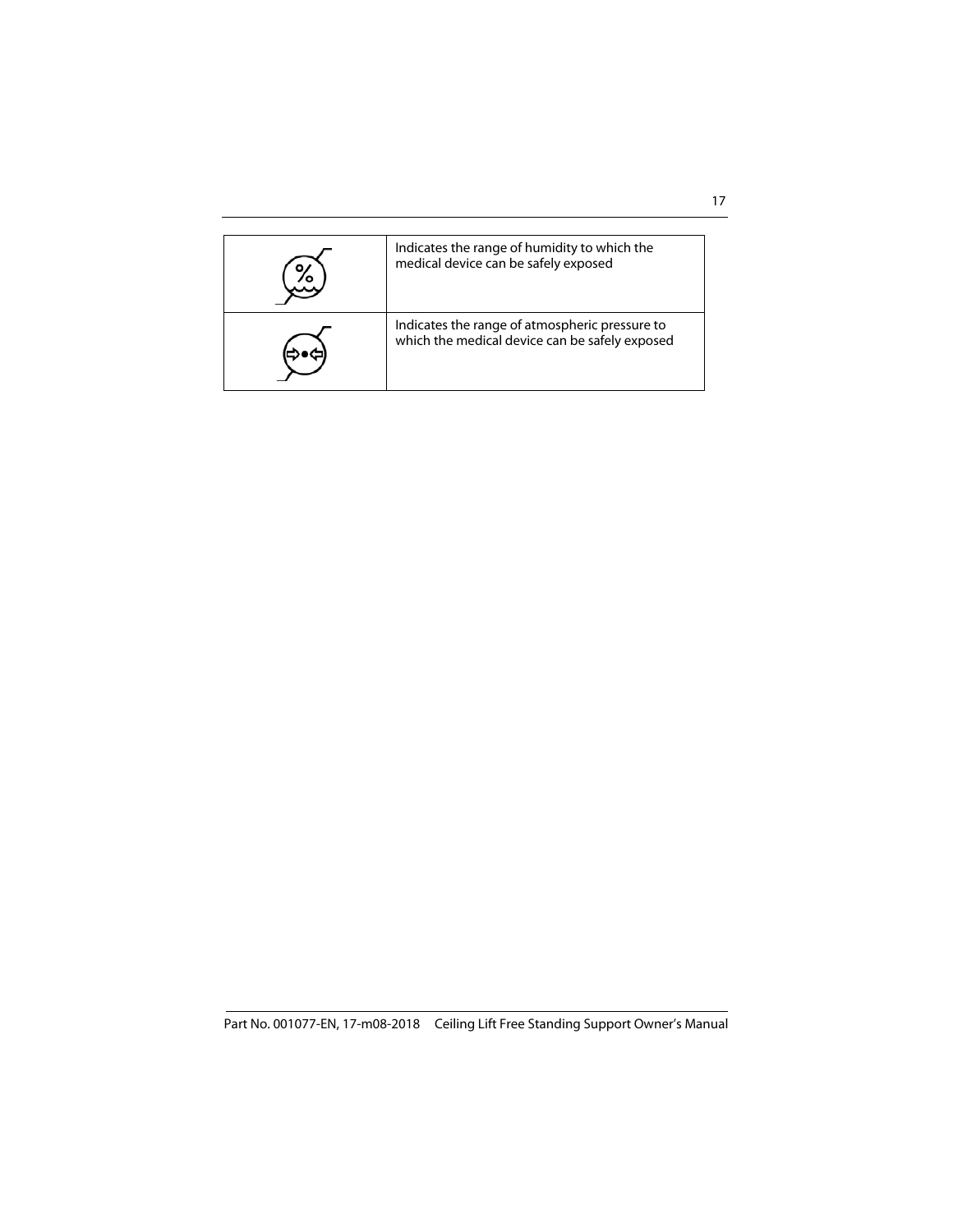### **4. SPECIFICATIONS**

| Product                         |                                                                                      |  |
|---------------------------------|--------------------------------------------------------------------------------------|--|
| Product Weight                  | Base assembly: 32 kg (71 lb)                                                         |  |
|                                 | Post: 7.2 kg each (16 lb each)                                                       |  |
|                                 | Track: 3.14 kg/m (2.2 lb/ft)                                                         |  |
| Product Life                    | 10 years                                                                             |  |
| Safe Working Load (SWL)         | 130 kg (286 lb) or 200 kg (440 lb) or 272 kg (600 lb)<br>depending on the span chart |  |
| <b>Environmental Conditions</b> |                                                                                      |  |
| Operating Temperature           | 5 °C to 40 °C (41 °F to 104 °F)                                                      |  |
| <b>Operating Humidity</b>       | 15 to 93%, non-condensing                                                            |  |
| Storage Temperature             | -25 °C to 70 °C (-13 °F to 158 °F)                                                   |  |
| Storage Humidity                | 0 to 93%, non-condensing                                                             |  |
| Atmospheric Pressure            | 70 kPa to 106 kPA                                                                    |  |
| Compliance                      |                                                                                      |  |
| ISO10535:2006,                  |                                                                                      |  |
| MDD 93/42 / EEC                 |                                                                                      |  |

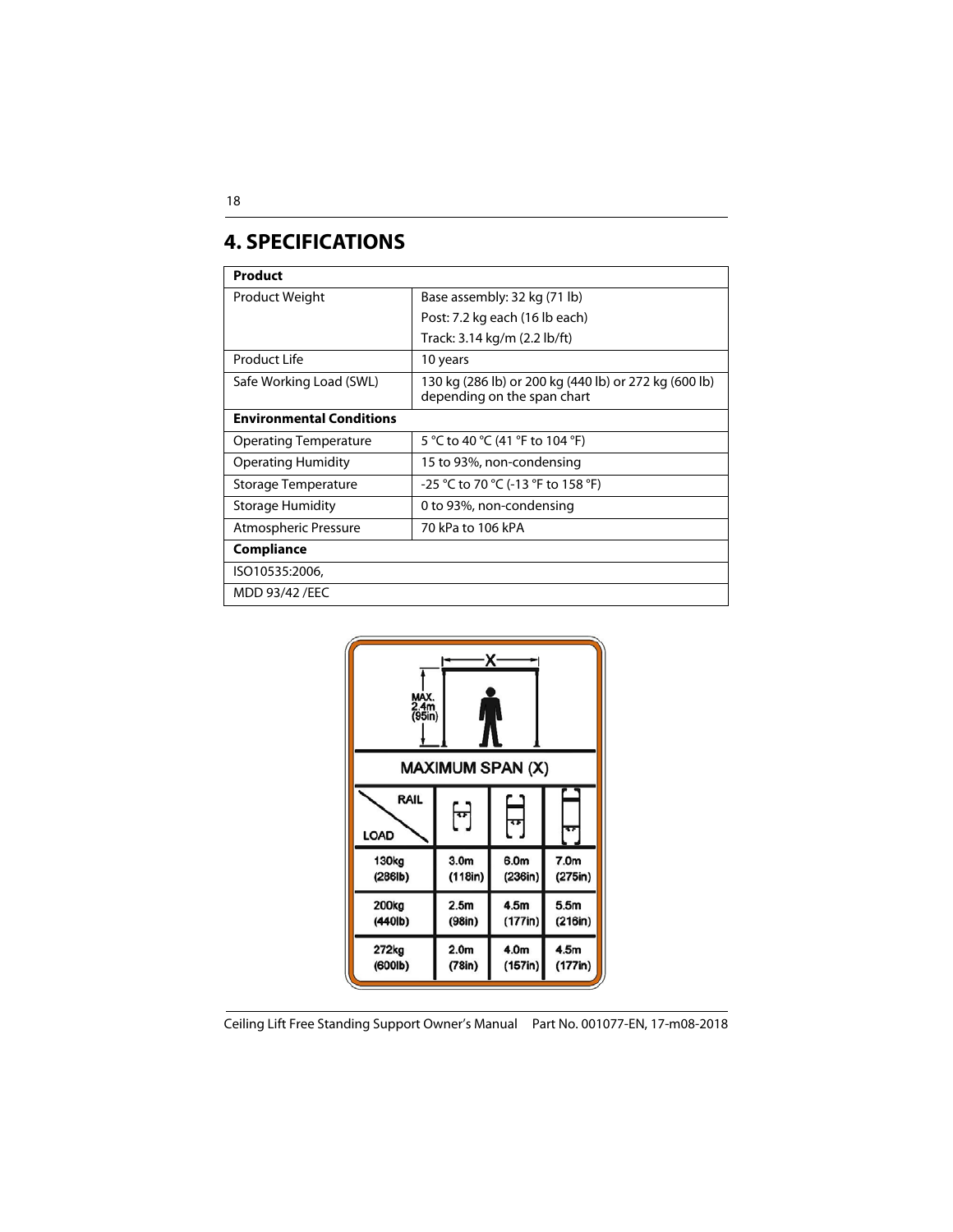### **Dimensions FSS SD Dimensions**

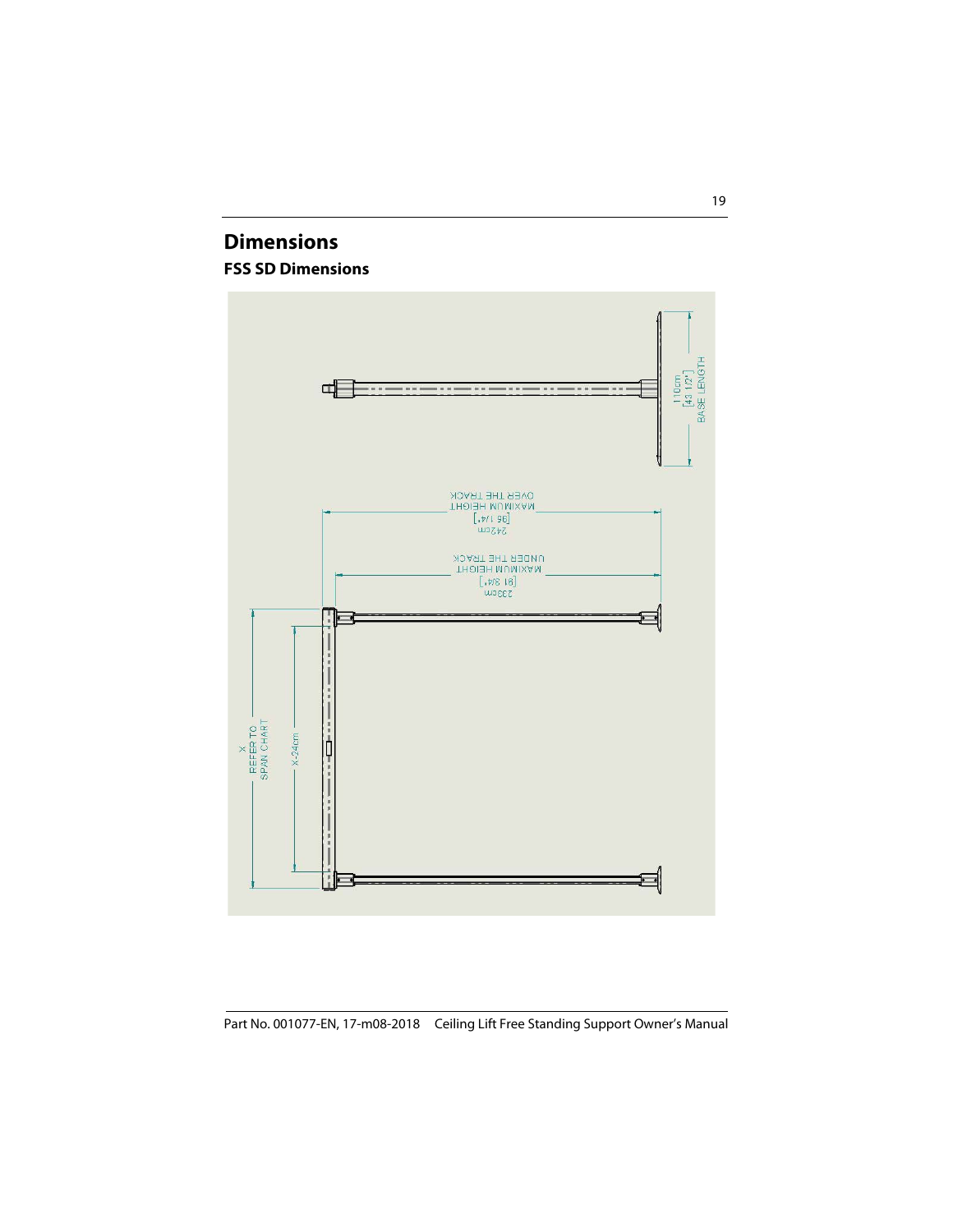

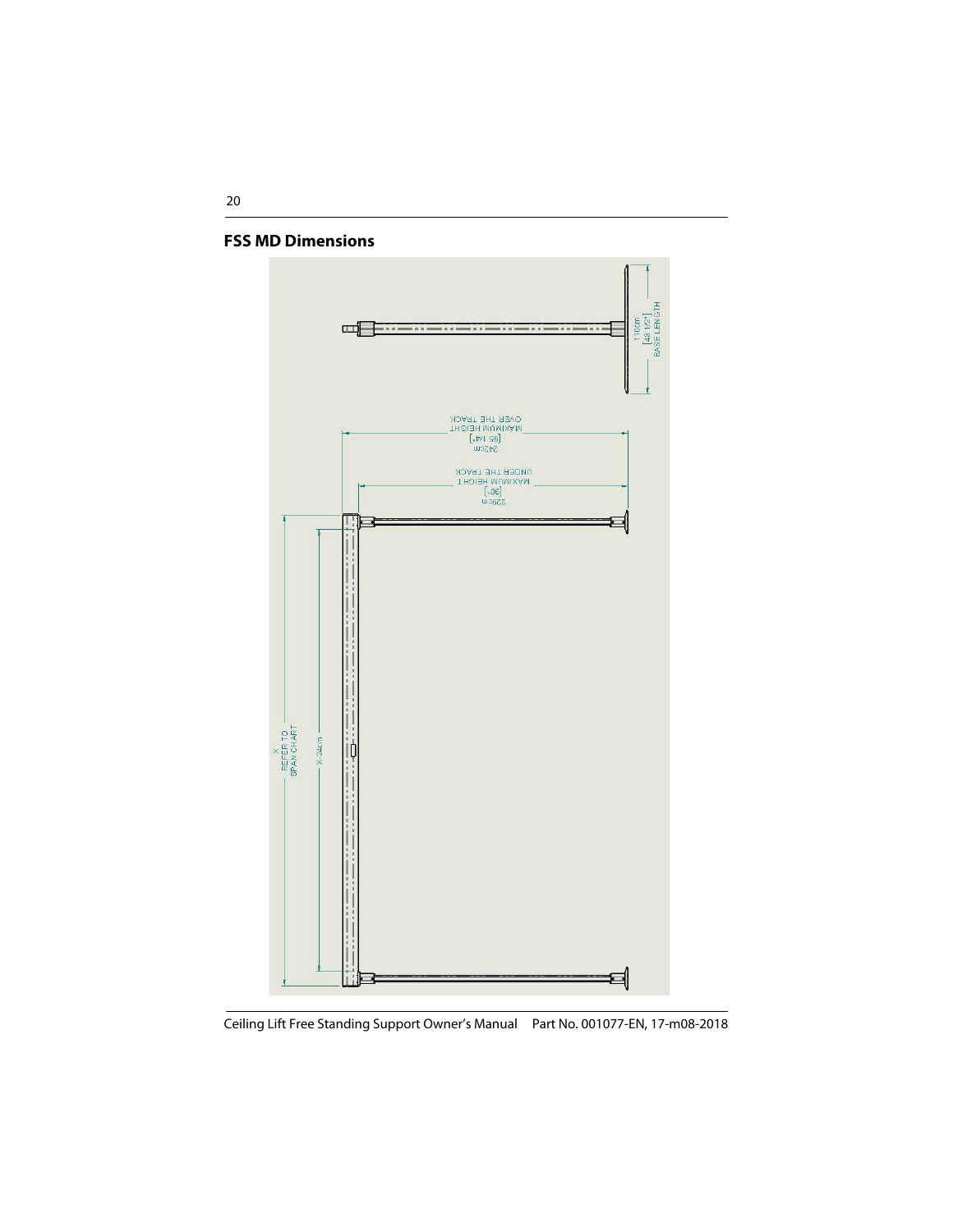#### **FSS HD Dimensions**

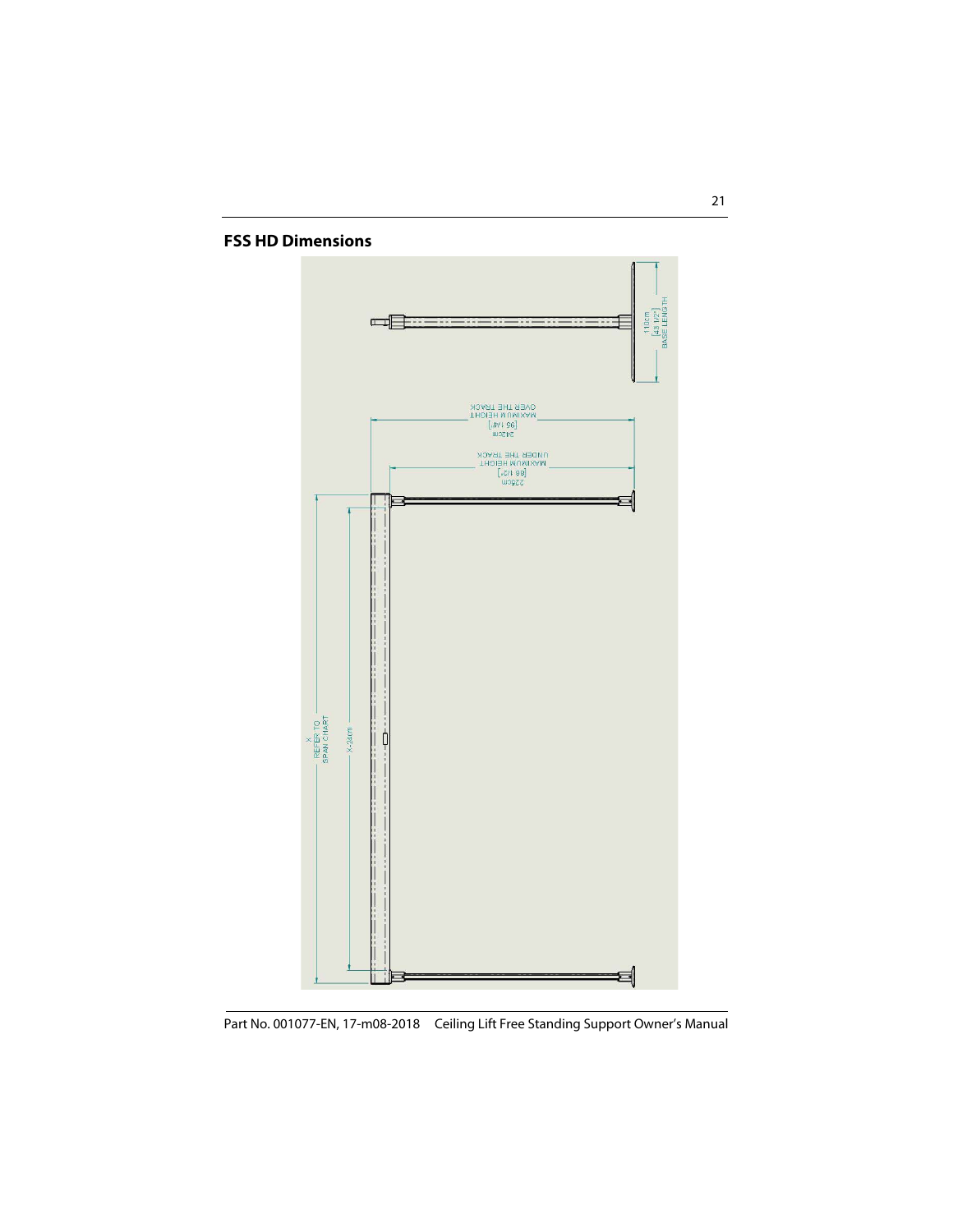### <span id="page-21-0"></span>**5. MAINTENANCE**

The FSS is subject to wear and tear from use. You must perform the checks and actions in the following tables ensure safety and proper operation.



**Contact your Authorized Savaria Dealer to perform the Dealer Checks/Actions. Safety-related maintenance and service must be performed by an Authorized Savaria Dealer.**

**This maintenance schedules provides the minimum recommendations. In some cases, more frequent checks may be required per local regulations and codes.**

**To ensure safety of the person being transferred and the operator, do NOT use the equipment if a fault is found or if these regular checks have not been performed.**

#### <span id="page-21-1"></span>**Operator Maintenance Schedule**

Perform the following checks/actions as indicated. If any of the checks fail, contact your Authorized Savaria Dealer for service or replacement of parts.

| <b>Operator Check/Action</b>                             | <b>Frequency</b> |
|----------------------------------------------------------|------------------|
| Check the track and hardware for any damage              | Before every use |
| Ensure the track end stops are securely in place         | Before every use |
| Clean the track                                          | Every 4 months   |
| Check for any loose hardware and tighten as needed       | Every 4 months   |
| Check the track, hardware, and trolley wheels for damage | Every year       |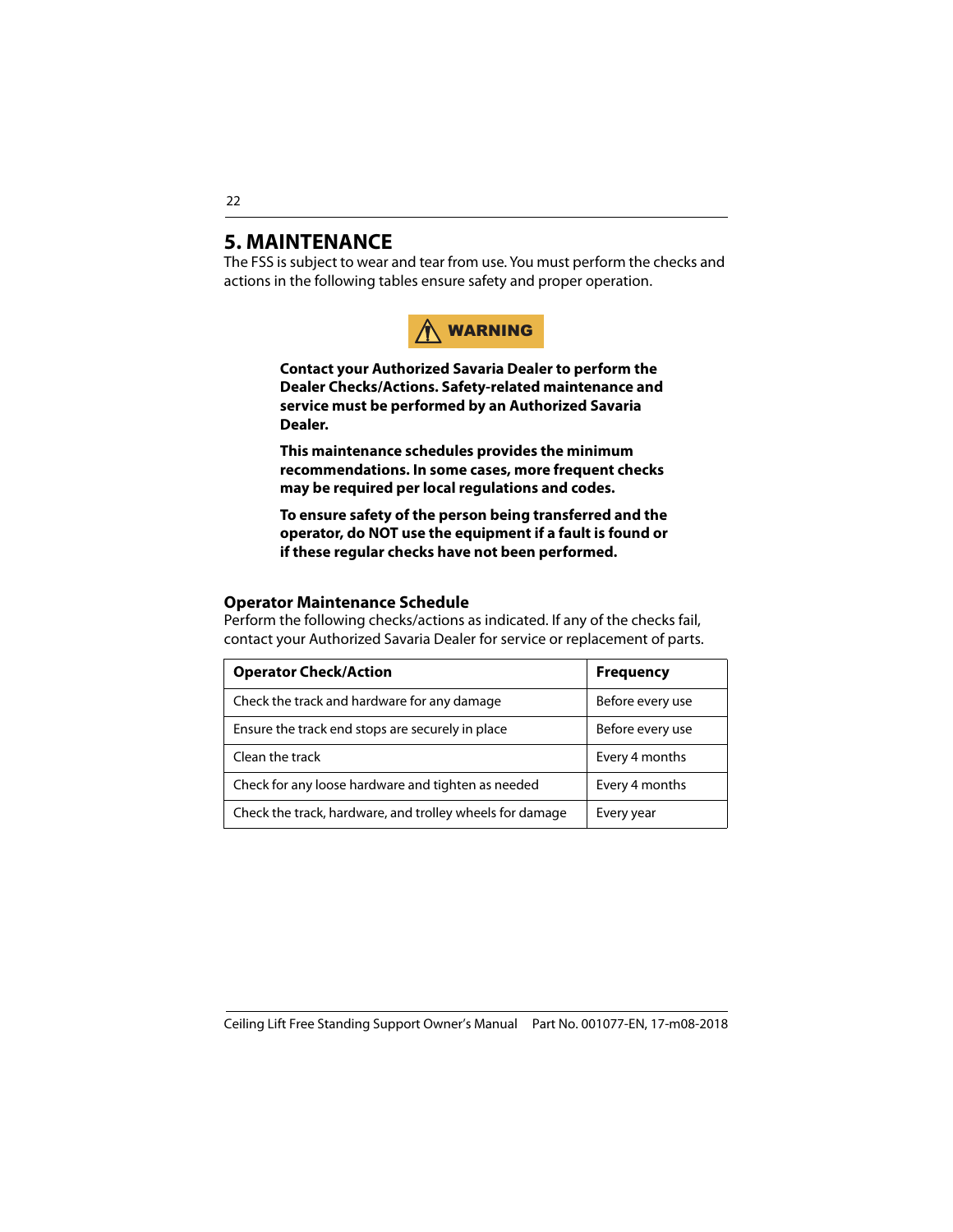#### <span id="page-22-0"></span>**Dealer Maintenance Schedule**

Perform the checks/actions listed in the Operator Maintenance Schedule as well as those listed in the table below.

| <b>Dealer Check/Action</b>                                | <b>Frequency</b> |
|-----------------------------------------------------------|------------------|
| Perform a load test on the FSS with the Safe Working Load | Every year       |
| Check for any loose hardware and tighten as needed        | Every year       |



**To avoid potential injury, use only Savaria parts when replacing parts.**

**To prevent the person from falling (or objects from falling) that may cause injuries to the person, the operator or other persons, always reinstall the track end stops if they were removed for servicing. Note that the recommended tightening torque is 20 N-m (15 lb-ft).**

#### **Figure 17**





#### <span id="page-22-1"></span>**Inspection and Cleaning**

To clean the FSS, wipe down the structure with a damp cloth using warm water and a cleaner. You can also use wipes that have a 70% v/v solution of isopropyl alcohol.

Do not use phenol, chlorine or any other type of solvent that may damage the finish.

Rub the FSS vigorously with the cloth or wipe to ensure thorough cleaning of the entire surface.

Dry all surfaces with a soft cloth.